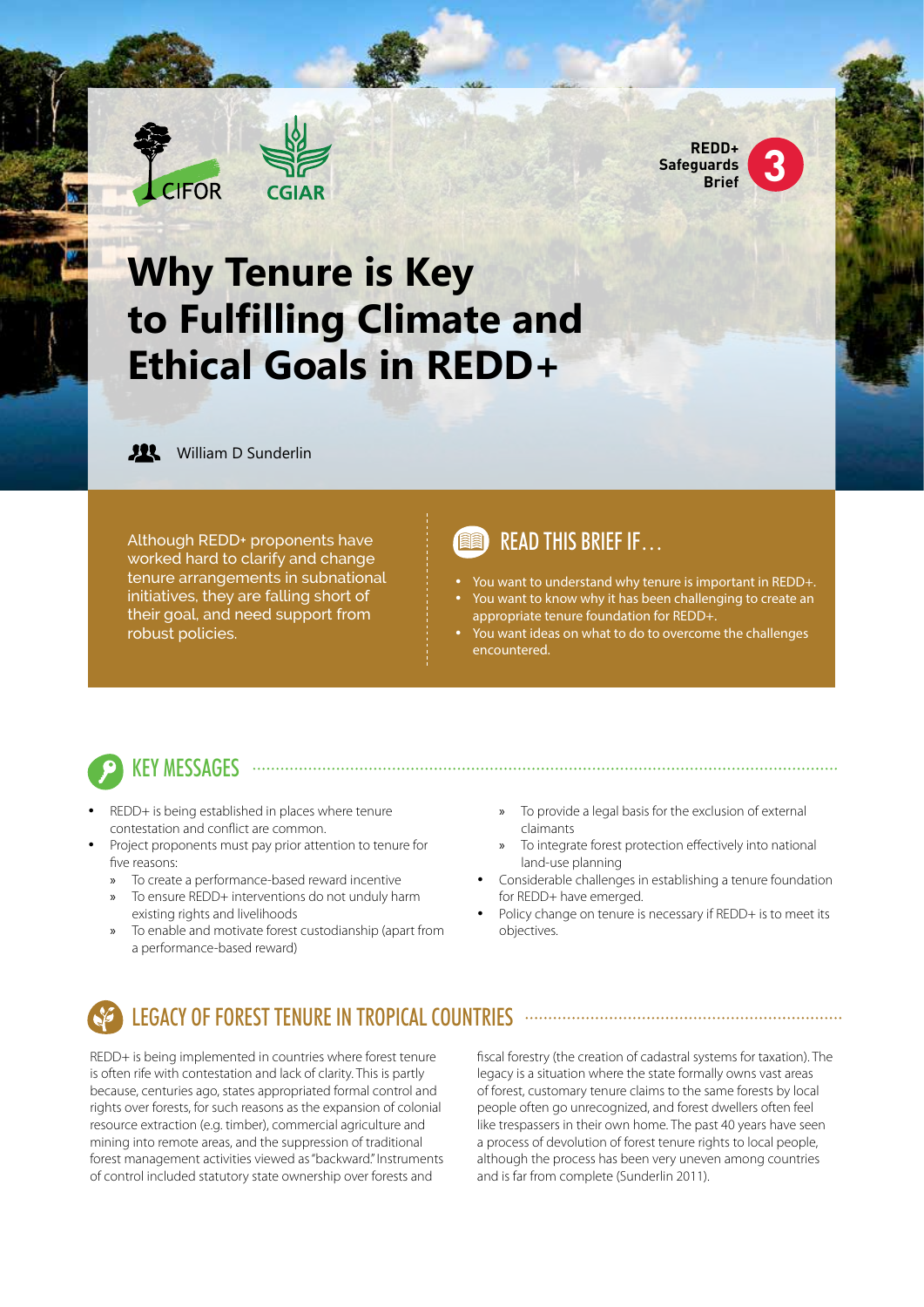

### REASON 1 FOR ATTENTION TO TENURE: CREATION OF A PERFORMANCE-BASED REWARD SYSTEM

Organizations establishing REDD+ on the ground ("proponents") must identify the legal local holders of the right to the future stream of REDD+ rewards (e.g. through the sale of forest carbon offset credits). These right holders will bear responsibility for assuring that local forests are kept standing and/or restored. This formal linkage of rights and responsibility is the key performance-based mechanism in REDD+ (Sunderlin et al. 2014a).

**A binding global climate change agreement through the UNFCCC would provide a strong motivation for making progress on tenure**

### REASON 2 FOR ATTENTION TO TENURE: ENSURE NO HARM DONE BY REDD+ INTERVENTIONS

As in Integrated Conservation and Development Projects (ICDPs), REDD+ aims to restrict access to and conversion of a portion of local forests in exchange for livelihood benefits.<sup>1</sup> If the process of identifying set-aside forests is not done carefully or in full consultation with local people, it risks violating existing customary rights and unduly threatening local livelihoods and well-being. This tenure clarification process often involves participatory mapping, land-use planning and discussion of

alternative livelihood scenarios. Furthermore, the marketing of forest carbon credits intends to be a benefit to the community, but it can conceivably end up being a liability. Access to forest carbon benefits can induce competition, and it is clear from experience that local elites and/or outsiders can monopolize the benefit stream when a new forest commodity is marketed (Sunderlin et al. 2014a). Clear and firm tenure rules are essential for preventing this outcome.

### REASON 3 FOR ATTENTION TO TENURE: ENABLE AND MOTIVATE FOREST CUSTODIANSHIP – ABOVE AND BEYOND PERFORMANCE-BASED INCENTIVES

It is well established that strong forest tenure rights at the level of the community can be associated with good forest custodianship, and conversely, that weak rights can be associated with poor forest management and deforestation (e.g. FAO 2011). This is one reason why governments have been devolving tenure to the local level in the last four decades

(Lawry et al. 2012). And it is a key reason why many REDD+ proponents want to build REDD+ on the basis of community forestry (Hagen 2014). Under some circumstances the recognition and securing of local tenure alone will be sufficient to enable forest protection and achieve forest-based climate change mitigation (Stevens et al. 2014).

### REASON 4 FOR ATTENTION TO TENURE: PROVIDE A LEGAL BASIS FOR THE EXCLUSION OF EXTERNAL CLAIMANTS

The forests that REDD+ aims to protect are under threat not just from local stakeholders, but also, in many cases, from external claimants on local forests. These external claimants can be neighboring villagers, seasonal migrants, colonists, ranchers and industrial enterprises of various kinds (e.g. soy in Brazil and oil palm in Indonesia). Research from CIFOR's Global Comparative Study (GCS) on REDD+ in 71 villages at REDD+ sites in five countries found that in almost two thirds of the villages there was current external use of local forests, and in almost a fifth there were unsuccessful efforts to exclude outsiders (Sunderlin et al. 2014a). It is essential to have enforceable rights of exclusion because the whole idea of REDD+ rests on not just the incentive but also the legal means to protect forests from outsiders. These rights of exclusion are also essential for protecting local

livelihoods. Rights of exclusion can be sought through such instruments as legal title for smallholders, and through tenure categories such as *hutan desa* (village forest) (Intarini et al. forthcoming) and Ecosystem Restoration Concession (ERC) in Indonesia, used to deflect industrial claims (Indriatmoko et al. forthcoming).

**66** Many proponents have not **succeeded in establishing a secure tenure foundation for REDD+**

1 In ICDPs, the livelihood benefits are not conditional. In REDD+, at least conceptually, they are.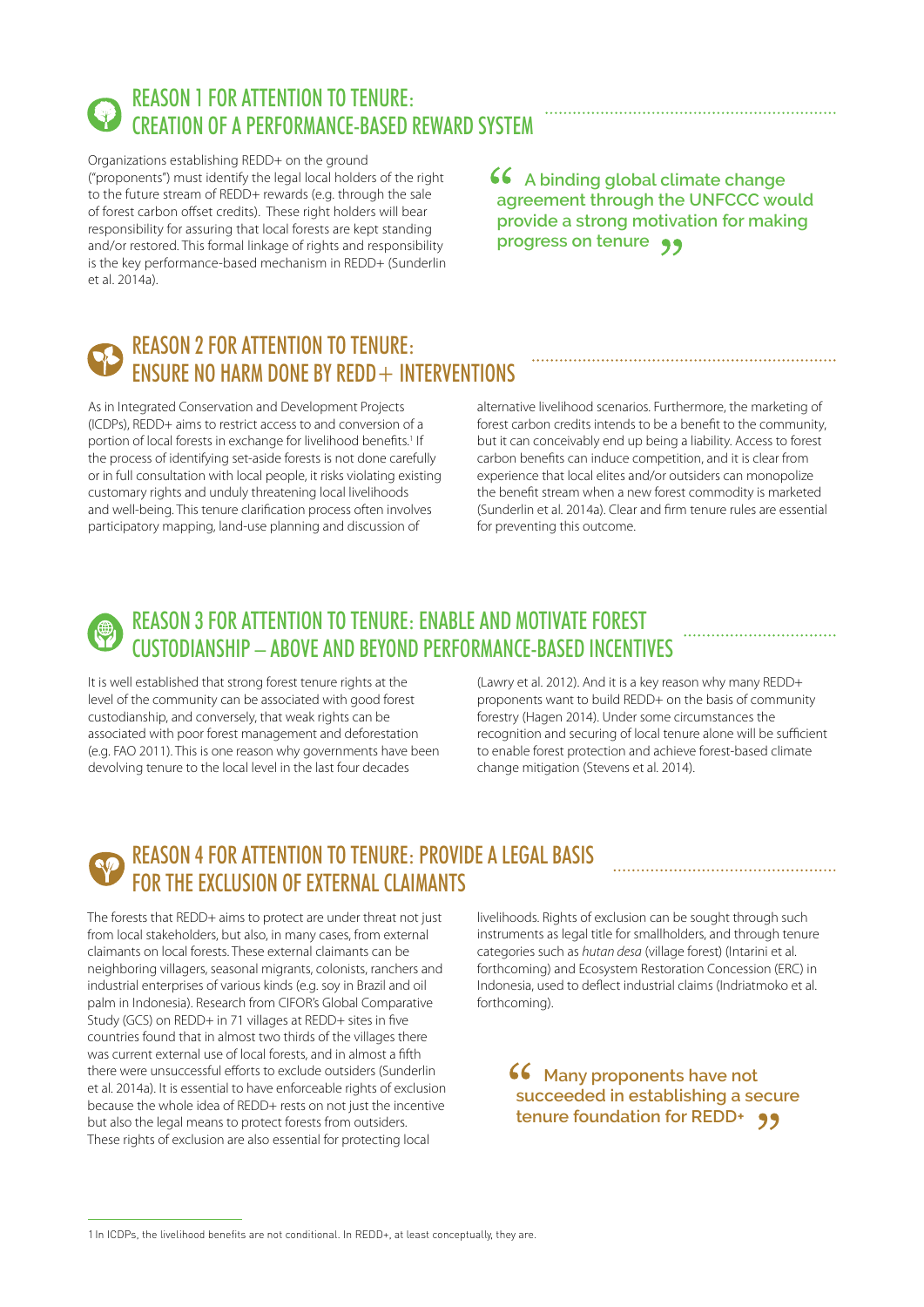### REASON 5 FOR ATTENTION TO TENURE: INTEGRATE FOREST PROTECTION EFFECTIVELY INTO NATIONAL LAND-USE PLANNING

Forest tenure arrangements at the landscape level have tended to favor the interests of actors that convert forests to non-forest uses. These arrangements reflect a long legacy of providing privileged access to forest land and resources to powerful actors such as logging, agro-industrial, livestock and mining companies, and of fulfilling state imperatives for economic and infrastructural development (Sunderlin 2011). It is necessary to review and revise these arrangements for reasons

of forest conservation, climate change mitigation and equity. Various countries are beginning to address the destructive environmental consequences of this legacy. Examples are Brazil's Forest Code (Tollefson 2011) and Rural Environmental Registry (Duchelle et al. 2014), and Indonesia's One Map Policy (UKP4 2013) and the Indonesia Forest Moratorium (Murdiyarso et al. 2011).

## REDD+ PROPONENTS FALLING SHORT DESPITE DETERMINED EFFORTS www.www.www.www.

CIFOR's research shows that tenure is the number one challenge for proponents, even more so than the (currently) disadvantageous economics of REDD+ (Sunderlin et al. 2014b). This stands to reason not just because proponents are on-site witnesses to the legacy of forest tenure in tropical countries, but also because they are aware of the five key reasons for addressing tenure listed above. The motivations of proponents for addressing tenure are instrumental (means to an end) in the sense that they can only fulfill their environmental objectives if they do so, and also ethical (an end in itself).

Nevertheless, our research has shown that proponents in many cases have not yet succeeded in establishing a secure tenure foundation for REDD+ (Larson et al. 2012, 2013; Sunderlin et al. 2014a; Sills et al. 2014). Among the major obstacles to progress are the persistent power of political and economic interests (both in the private sector and in government) that are tied to the conversion of forests and non-forest uses (Larson et al. 2012). This is even the case in Brazil, where tenure insecurity is pervasive even though proponents can collaborate directly with government on tenure regularization (Duchelle et al. 2014).

## WHAT NEEDS TO HAPPEN ......

Establishing a clear and secure tenure foundation is essential not just for fulfilling the climate change mitigation goals of REDD+, but also, and just as importantly, for protecting the livelihoods and rights of its stakeholders. Although there has been notable progress toward creating this foundation, much remains to be done.

A binding global climate change agreement through the UNFCCC would provide a strong motivation for making progress on tenure. But given the possibility that such an agreement will not be reached soon, and given the long lead time needed for resolving forest tenure issues, it is imperative that countries continue and invigorate current efforts. Such efforts should involve:

forest tenure reform such as the kind being undertaken in Indonesia2

- linkage of forest tenure and environmental compliance mechanisms such as in Brazil
- institutionalization of participatory mapping in national land-use decision making
- resolution of longstanding contestation between customary and statutory forest land claims
- review of existing and planned industrial forest land concessions in light of concurrent plans for forest conservation, afforestation, reforestation, and REDD+
- clarification of rights to forest carbon.

## REFERENCES ..........

- Duchelle AE, Cromberg M, Gebara MF, Guerra R, Melo T, Larson A, Cronkleton P, Börner J, Sills E, Wunder E, Bauch S, May P, Selaya G, Sunderlin WD. 2014. Linking forest tenure reform, environmental compliance, and incentives: Lessons from REDD+ initiatives in the Brazilian Amazon. *World Development* 55:53–67.
- [FAO] Food and Agriculture Organization. 2011. Reforming Forest Tenure: Issues, Principles and Process. *FAO Paper* 165. Rome: FAO.

Ekahurani. 2013. Indonesia upholds indigenous people's rights to forest. *Alternatives to Slash and Burn.* http://www.asb. cgiar.org/story/category/indonesia-upholds-indigenouspeople%E2%80%99s-rights-forest#sthash.EliRgtoE.dpuf Hagen R. 2014. *Lessons Learned from Community Forestry and* 

*Their Relevance for REDD+.* Washington, DC: USAID-supported Forest Carbon, Markets and Communities (FCMC) Program.

<sup>2</sup> In May 2013, the Constitutional Court of Indonesia recognized indigenous populations as the rightful owners of a portion of the national forest estate (Ekahurani 2013). Realization of these ownership rights still requires procedural follow-through by government officials at the national and subnational level.